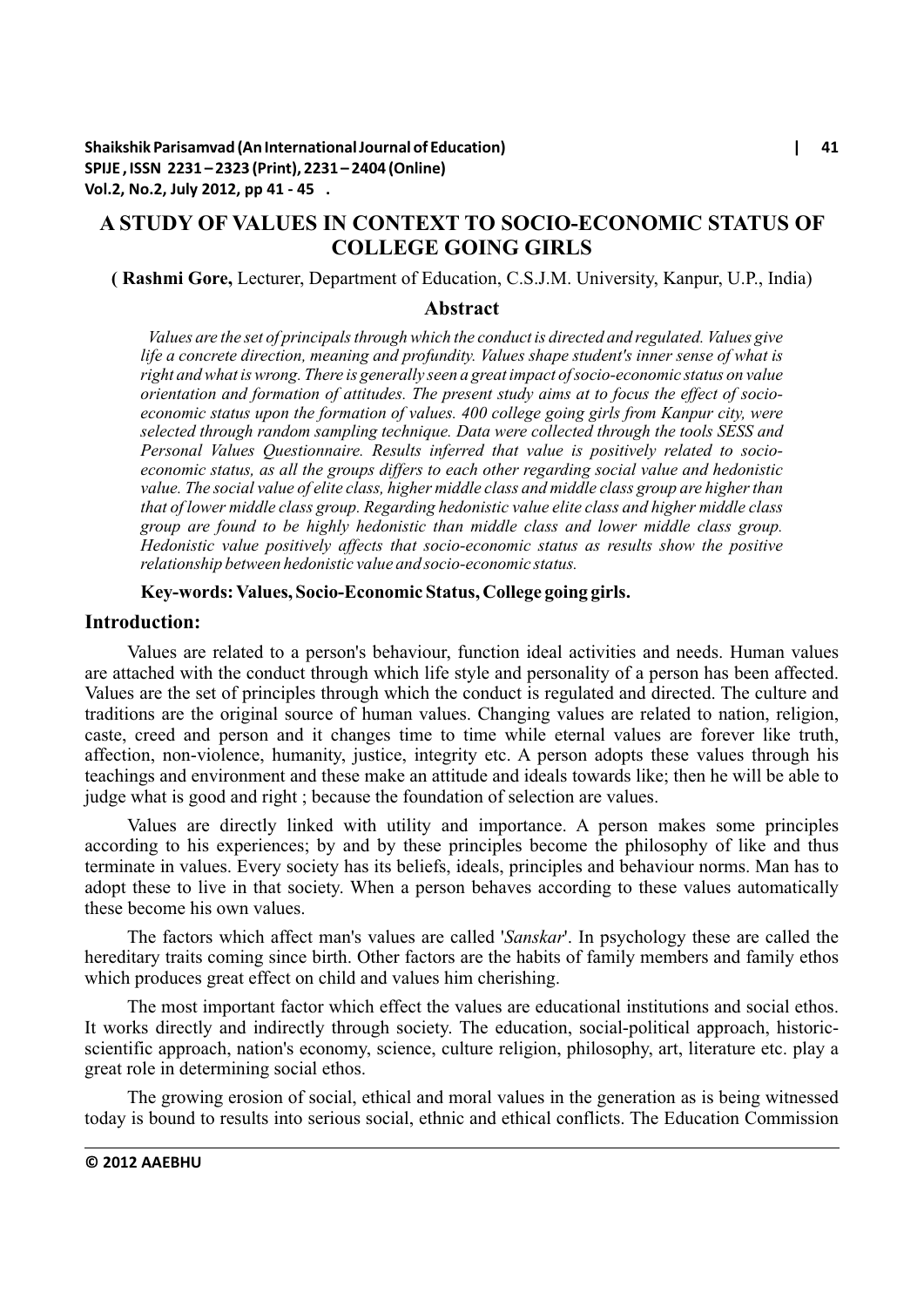(1964) has rightly remarked that 'while a combination of ignorance with goodness may be futile, that of knowledge with a lack of essential values may be dangerous'. Cheng, (1990) admitted that values are key element to shape the behaviour of human beings. From an individual perspective values are regarded as key components in belief system, attitudes, personality and self esteem. (Triandis, 1989), (Levine, 1982) Thus values are defined as plans, blue prints, generalized ends that guide behaviours to towards uniformity in what are otherwise diverse. (Montgomery, 1999). Values are not hereditary, they are learnt. Singh (1991) also admitted that values are the doors of perception through which one can look world and interpret the experience to make it intelligible to himself.

The Indian society is full of paradoxes and contradictions. Bullock-carts and Jumbo Jet, computers and blackened wooden slates, doctoral degree holders and illiterates exist together in our society. The traditional dichotomy in norms like taking a dip in the holy water of Ganga and taking a sip of alcohol in a posh restaurant, pleading for the instruction in one's mother tongue from public forum and sending own children to English medium school etc. strike a *'Schizophrenic'* role at the contemporary Indian values system. Probably it is because of transition that the Indian society is passing through it, however, these contradictions in social values are leading to create value ambiguity and behavioural incongruity in the persons. The youth especially appear to be the greater victims of the transition, because the youth are increasingly growing restless about the decadent value system in our society. They want change but they not sure of the directions whether it is for better or worse. Values teach the youth to laugh at their miseries and be sympathetic to other's miseries and also teach that besides knowledge and skill a positive attitude and human way of action is requisite to succeed in life. Socio-economic status plays an important role in development of attitudes. Socio-economic status is actually a ranked position in social hierarchy and it is determined by a person's earning's, property, power, and possession of land or wealth, occupation, knowledge, skills, efficiency, education and fame. There had been long period gap while the advanced changes adversely taken place in social status system. Such circumstances motivated researcher to tryout the values of college going girls in context to socio-economic status recently.

# **Objectives:**

- 1. To determine the social values and hedonistic value of socio-economically lower middle class, middle class, higher middle class and elite class college going girls.
- 2. To find out the difference to social values and hedonistic value of socio-economically lower middle class, middle class, higher class and elite class college going girls.

### **Hypotheses:**

For the present research study, following null hypotheses have been framed.

- Ho. There is no significant difference among socio-economically lower middle class middle class, higher middle class and elite class college going girls regarding social values.
- Ho, There is no significant difference among socio-economically lower middle class, middle class and elite class college going girls regarding hedonistic value.

**Method:** To conduct the study researcher used survey research method, as it being more suitable especially for the purpose of fulfilment of the requirements of objective and for testing the hypotheses.

**Sample:** The total sample of 400 college going students have been drawn from the colleges of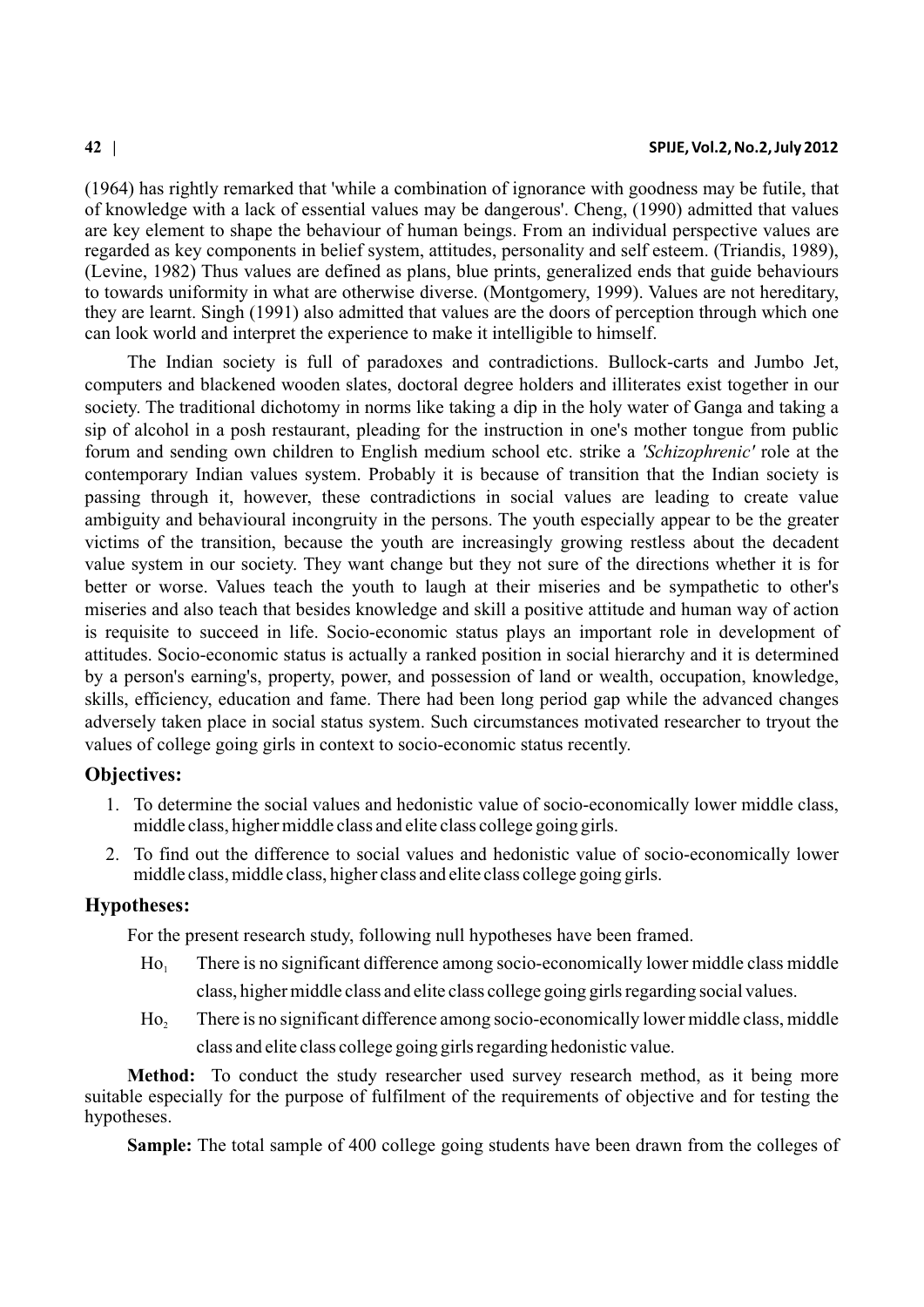#### **SPIJE, Vol.2, No.2, July 2012 | 43**

Kanpur city of different socio-economic status through random sampling. The total number of college going girls' were, 100 in each, lower middle class, middle class higher middle class and elite class status groups.

**Tools:** For the collection of data following tools were used in present study:

- (i) Socio-economic Status Scale-self made.
- (ii) Personal Value Questionnaire G.P. Sherry & R.P. Verma

Procedure: Socio-Economic Status Scale was individually administered on college going girls to frame the groups. After the formation of four socio-economic groups, the personal value questionnaire was administered on the groups.

Statistical Techniques: The Mean and ANOVA were applied to analyses the data.

**Analysis of Data:** The data analysis has been given in below given tables.

**TABLE – 1: ANOVA OF SOCIAL VALUE** 

| <b>Source of Variance</b> | Degree of    | Sum of      | <b>Mean Sum of</b> | <b>F-Ratio</b> |
|---------------------------|--------------|-------------|--------------------|----------------|
|                           | Freedom (df) | Square (SS) | Square (SS)        |                |
| <b>Between Groups</b>     |              | 10.85       | 3.62               |                |
| Within Groups             | 396          | 199.94      | 0.50               | $7.16**$       |

\*\* Significant at 0.01 level of significance.

The obtained F-ratio for 'between group' which is 7.16 found to be significant at the level of 0.01 .Hence the null hypothesis that 'There are no difference among the four group means of college going girls with respect to social values' is rejected it means that there are significant differences among the four group means with respect to social value.

| <b>Sub Groups</b> | <b>Lower Middle</b> | <b>Middle Class</b> | <b>Higher</b>       | <b>Elite Class</b> |
|-------------------|---------------------|---------------------|---------------------|--------------------|
| of the Sample     | Class               |                     | <b>Middle Class</b> |                    |
| Means             | 11.66               | 12.03               | 12.04               | 12.05              |

**TABLE – 2: MEANS OF SOCIAL VALUE** 

From above table of means it is observed the highest average social value (12.05) is that of the elite class followed by these of higher middle class (12.04) and middle class (12.03). All these three groups have been found to be statistically at par. The lowest average social values (11.66) is that of lower middle class and significantly lower than the averages social values of the remaining three groups.

 $SE<sub>p</sub>=0.100$  C.D.<sub>0.05</sub>=0.197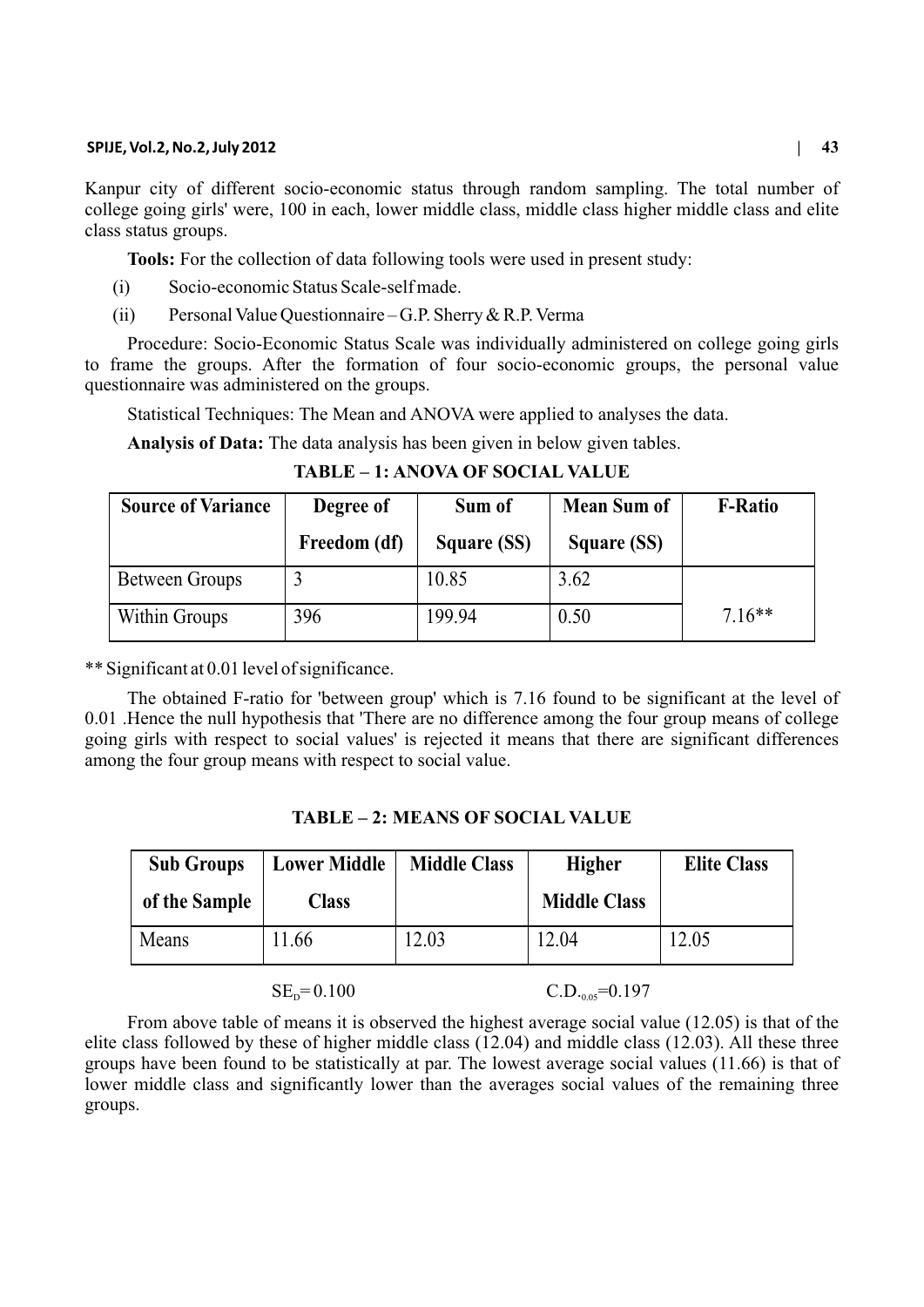| <b>Source of Variance</b> | Degree of<br>Freedom (df) | Sum of<br>Square (SS) | <b>Mean Sum of</b><br>Square (SS) | <b>F-Ratio</b> |
|---------------------------|---------------------------|-----------------------|-----------------------------------|----------------|
| <b>Between Groups</b>     |                           | 12.37                 | 4.12                              |                |
| Within Groups             | 396                       | 339.63                | 0.86                              | $4.81**$       |

**TABLE – 3: ANOVA OF HEDONISTIC VALUE**

\*\* Significant at 0.01 level of significance.

The obtained 'F' ratio for 'between groups' which is 4.81 has been found to be significant at the level of 0.01. Hence the Null hypothesis that there are no differences among the four group means of college going girls with respect to hedonistic value is rejected. It means that there are significant differences among the group means with respect to Hedonistic value.

**TABLE – 4:MEANS OF SOCIAL VALUE** 

| <b>Sub Groups</b> | <b>Lower Middle</b> | <b>Middle Class</b> | <b>Higher Middle</b>  | <b>Elite Class</b> |
|-------------------|---------------------|---------------------|-----------------------|--------------------|
| of the Sample     | <b>Class</b>        |                     | <b>Class</b>          |                    |
| Means             | 11.26               | 11.43               | 11.56                 | 11.74              |
|                   | $SE_p = 0.131$      |                     | $C.D._{0.05} = 0.258$ |                    |

Above table of means shows that the average hedonistic value of elite class (11.74) is the highest and significantly higher than the average hedonistic value of lower middle class and middle class but statistically at par with the mean hedonistic value of higher middle class (11.56) which is significantly higher than the higher hedonistic value of lower middle class but statistically at par with the average hedonistic value of middle class. The minimum, average hedonistic value (11.26) is that of lower middle class and is statistically at par with the average hedonistic value of middle class;

# **Findings:**

The analysis and interpretation of data led to the following findings: -

The results reveal that social values are positively related to socio-economic status as elite class, higher middle class and middle class group have high social values, but the lower middle class is significantly lower than above all groups regarding social values.

The result indicates that hedonistic value positively related to socio-economic status as elite class group and higher middle class group are found to be highly hedonistic in their attitudes. The lower middle class and middle, middle class group are significantly lower than above both groups regarding hedonistic value.

# **Discussion:**

The findings reveal that values are positively related to socio- economic status as all the groups differ to each other regarding values. The social value of elite class, higher middle class and middle class is found to higher than that of lower middle class while regarding hedonistic value elite class